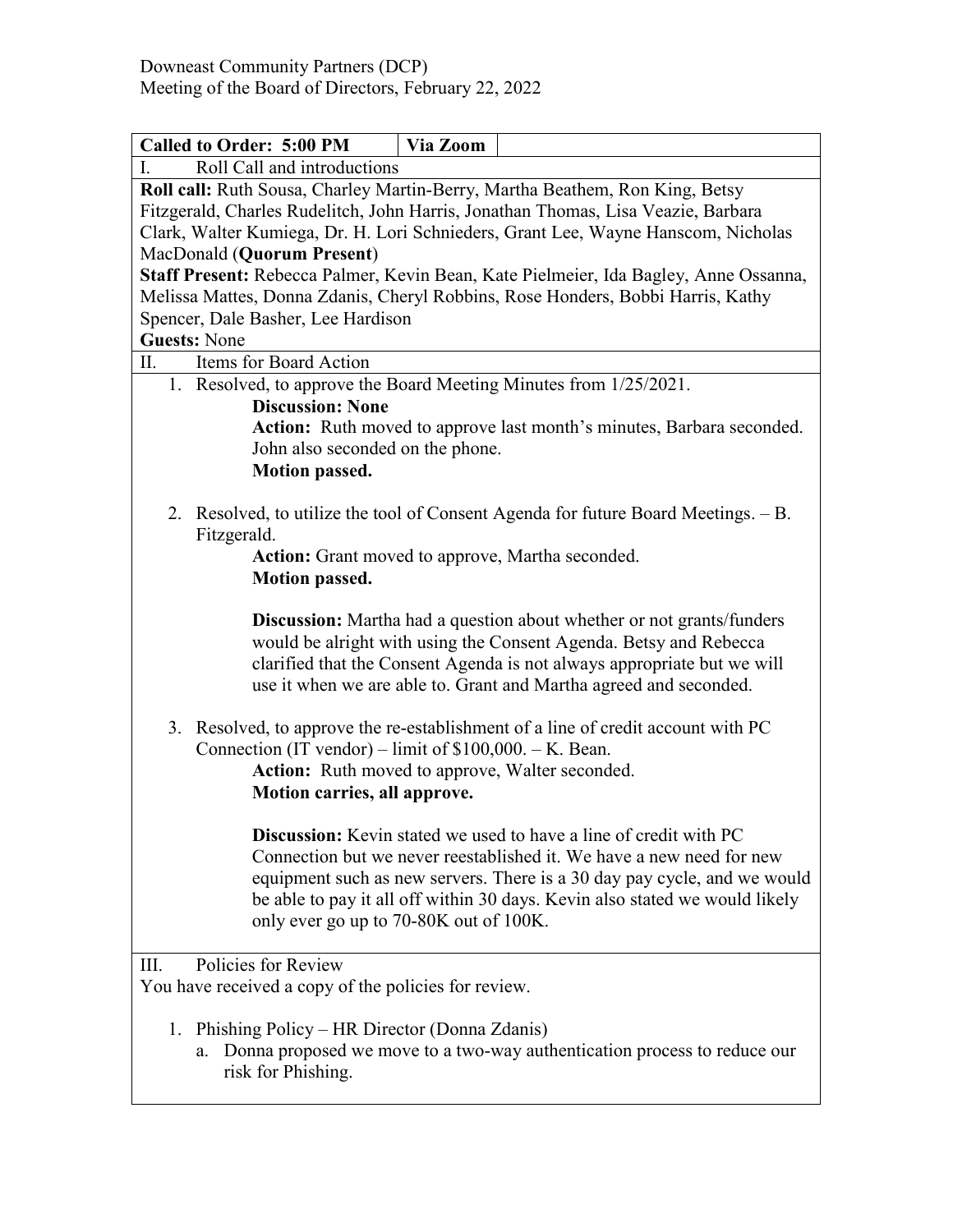**Action**: Lisa Veazie agreed. Lori moved to pass. Martha seconded. **Motion passed. Discussion**: None.

2. Child Care Payment Policy Revision – ECE Director (Melissa Mattes)

**Action**: Charles moved to pass. Lori seconded. **Motion passed.**

**Discussion**: Melissa reviewed the previous policy. Service (childcare) was NOT provided if parents did not pay prior to the service week (by Monday morning). However, this was never ideal because many of these families are "at risk" and will likely have an occasional emergency or financial issue. If the family cannot pay, but we do not watch their child that day or week, the parent cannot go to work and this exacerbates the original problem. We are still using the two-week termination policy, but Melissa instead wants to continue serving families behind on paying for up to two weeks. This gives the family time to pay and get caught up on payments while also not increasing DCP's liability beyond the two-week period. Finally, parents will also be allowed to set up a payment plan immediately with fiscal. This will help keep children in their childcare program and avoid gaps in service.

Ruth asked if payment is due noon on Friday as written in the Board Packet or Monday morning as Melissa just said. Melissa said we always formally said payment was due Fridays at noon, but a lot of parents are paid on Fridays and may not have time to cash or deposit their check and have access to their money the same day. Monday morning allowed more flexibility for the families living paycheck to paycheck.

Charley Martin-Berry expressed interest in this change but wondered if cash payments were allowed ever. Melissa and Kevin both said cash is a risk. Cash payments can get lost and make fiscal nervous. There is a safe in fiscal, which is in Kevin's office, and it is usually locked. However, the centers do not have safes, and we are also lacking staff available to accept and process a cash payment at each center. Cash was accepted in the past but some payments were lost.

Charles asked if Square (mobile phone application) or other debit transaction apps have been considered. Melissa reiterated the lack of staff and or staff time to process payments like this. Melissa doesn't want teachers or other classroom staff leaving to process payments. Kevin said we CAN take PayPal payments, and he hasn't heard of anyone complaining that we cannot accept cash.

Charles also asked Melissa about late fees; she said the policy is slightly subjective. If the family has a first offence and it's a true emergency or isolated incident the late fee is waived. Repeat offenders are usually the ones charged a late fee.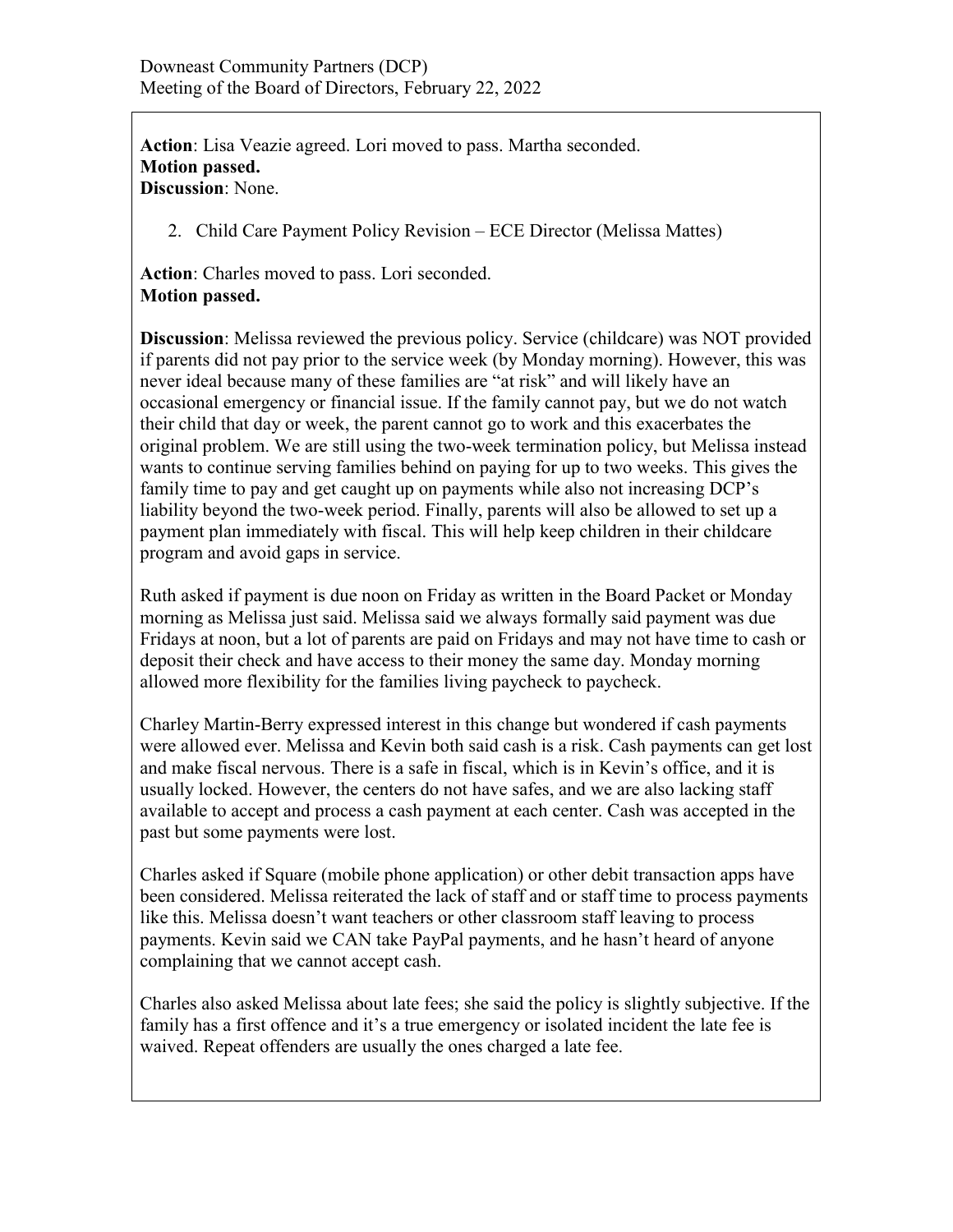3. Policy for Approval Early Care and Education eligibility, Recruitment, Selection, and Enrollment

**Action**: Ruth moved to accept. Grant seconded. **Motion passed.**

**Discussion**: See pages 14-15 in the Board Packet. There are three NEW priority factors listed on pages 16-17. There has always been a points-based system of determining need and eligibility for ECE Programs per Head Start regulations. The new priority factors included: 1) The child/family is new to the community, 2) they are new to the community *due to abrupt change*, or 3) they are a single-child family (meaning there are no other children at home for the child in question to play and socialize with.

Ruth had a question about the 100-130% income level (relative to poverty). There are STRICT policies about the 130% or over category, but there is some wiggle room for those falling in 100-130%. Ruth wondered if this was a typo because it seems odd to accept ANY family over income. Melissa said it is not a typo; there is some flexibility for families in this income bracket. As long as she enrolls primarily below 100% income families, she is allowed to enroll some people within 100-130%. Ruth moved to accept these new factors WITH some word changes to clarify this issue. Grant seconded the motion. No one opposed.

IV. Presentation of DCP's "Low Income Home Energy Assistance Program" (LIHEAP/HEAP):

- 1. Rebecca Palmer (Executive Director) and Lee Hardison (Energy Services Director). Related documents in your board packet.
	- a. DCP has been involved as a vendor for HEAP for years with Maine Housing. There are examples of the eligibility determination process in the Board Packet. However, the system seems broken. How can we fix it?

**Action: N/A. Motion: N/A.**

**Discussion:** There have been media calls about HEAP and the application process. Folks feel it is too long, there are barriers to getting the application process started, and there are limitations to when DCP can start processing and working on HEAP applications because it is a seasonal program. Folks spend weeks trying to call for an application appointment and then it takes at least a month to process most applications. This means families go weeks without service. If they weren't one of the first families in line for that year, they may go a few weeks without proper heating into October, November, or December. In cases like that, ECIP or THAW funds are used when available to get folks one-time temporary help (\$600 maximum, which usually covers \$400 in fuel, \$200 in delivery fee, netting the family about 100 gallons of fuel) before their HEAP benefits arrive. However, HEAP is a massive program with a lot of funding. Why are we still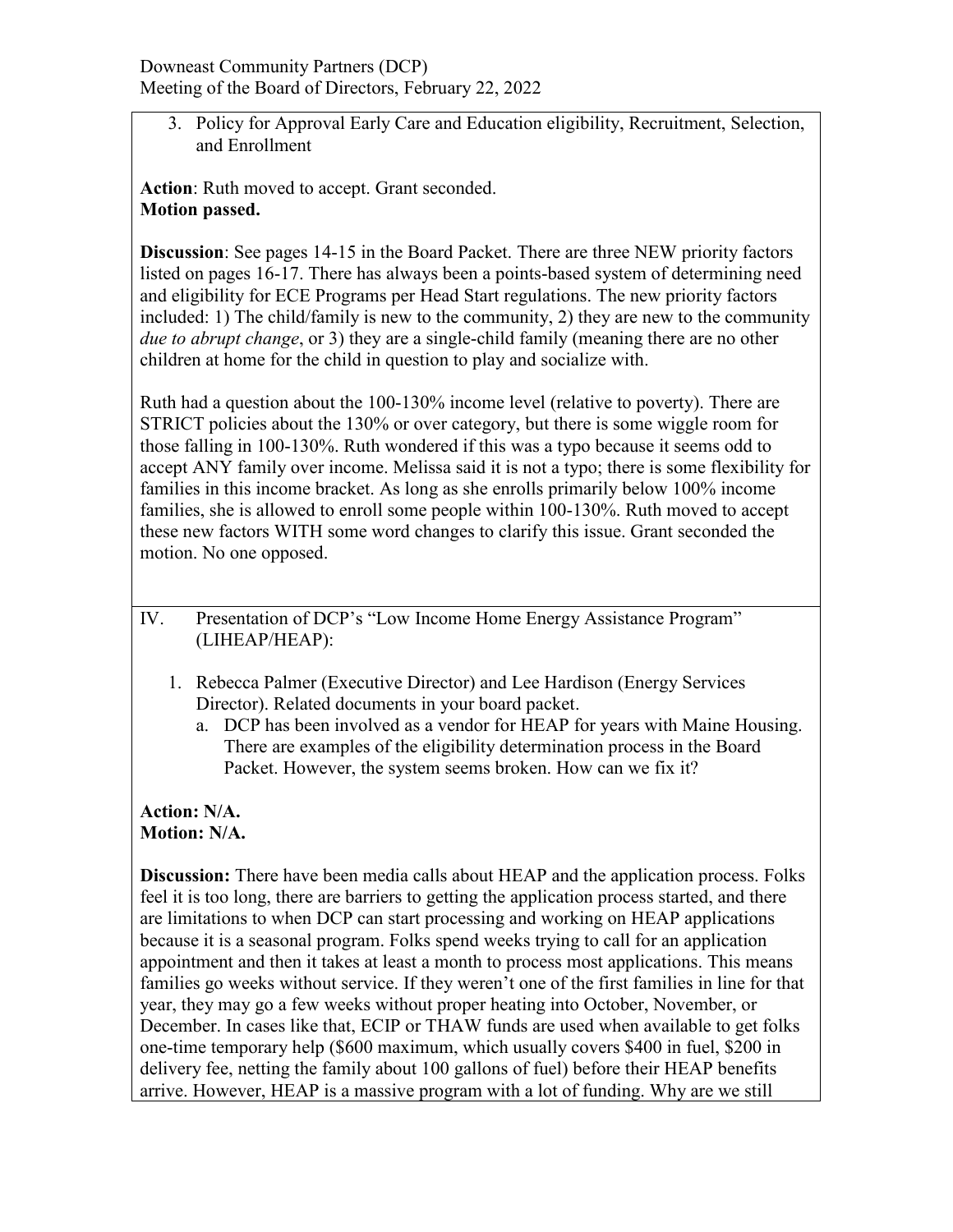## relying on ECIP or THAW for a program that is SO well-funded?

In addition, Lee said DCP prioritizes households that have elderly individuals and or children age six or under. They also schedule appointments for completing applications and do a lot of this work over the phone (due to COVID-19). However, Lee said a lot of folks have preferred doing the process this way over the phone. They have one appointment scheduled every 30 minutes to try and help as many people as possible. The application asks for one month's worth of income, and eligibility is determined based on that amount. Once the application is completed, the packet is mailed to the family to sign and return. At this point, the family has 20 working days to return the packet to DCP. Once the signed packet is received, DCP has 30 days to process the application. As such, the application date is considered the day the SIGNED packet is returned to DCP not the day we speak to the client on the phone (or Lee and her staff would never have enough time to process everyone's packets).

There is a petition to make HEAP a year-round program so the application process can be streamlined. If DCP can start processing applications even one month sooner, Lee estimates we could serve up to 1,000 people SOONER. Unfortunately, Maine Housing does not allow us to start working sooner. Grant wondered about a self-declaration income form and if this would shorten the process so we can serve more households. Lee said a self-declaration was used for some things. Maine Housing DID figure out a way to pull forward some repetitive aspects of the application process (such as social security number or identification documents). Once a client has applied once, there are SOME things streamlined for subsequent years.

Rebecca said Maine Housing is working on a portal for clients to apply digitally which may save time. MH is also considering an "abbreviated application" that might save additional time for repeat customers. Grant suggested using volunteers or temporarily rerouting some staff to HEAP application processing for one or two weekends in a row; it seems increased staff is the only immediate way to speed things up. This was considered, but DCP is understaffed in many divisions, not just heating and housing.

Martha asked if there have been any problems with deliveries given driver shortages, etc.. Lee said they weren't always charged a delivery fee for HEAP work. However, some vendors have had to charge the delivery fee this season, and that drastically cuts into the person's actual benefit (a \$600 benefit only covers \$400 in fuel because of the \$200 delivery fee). Martha also wondered about EmpowOR; I (Kate) said EmpowOR does help expedite things in some ways, but EmpowOR will only truly save us time once all DCP programs are IN EmpowOR. The initial push to get all programs integrated into EmpowOR is very time consuming and I am currently the only staff working directly on digitization. In the meantime, programs like HEAP will not benefit much from EmpowOR. Ida's division is the only one fully on EmpowOR, and I am still working on Bobbi's housing programs.

V. Division Directors Written Reports, Brief Updates, and Q&A Session: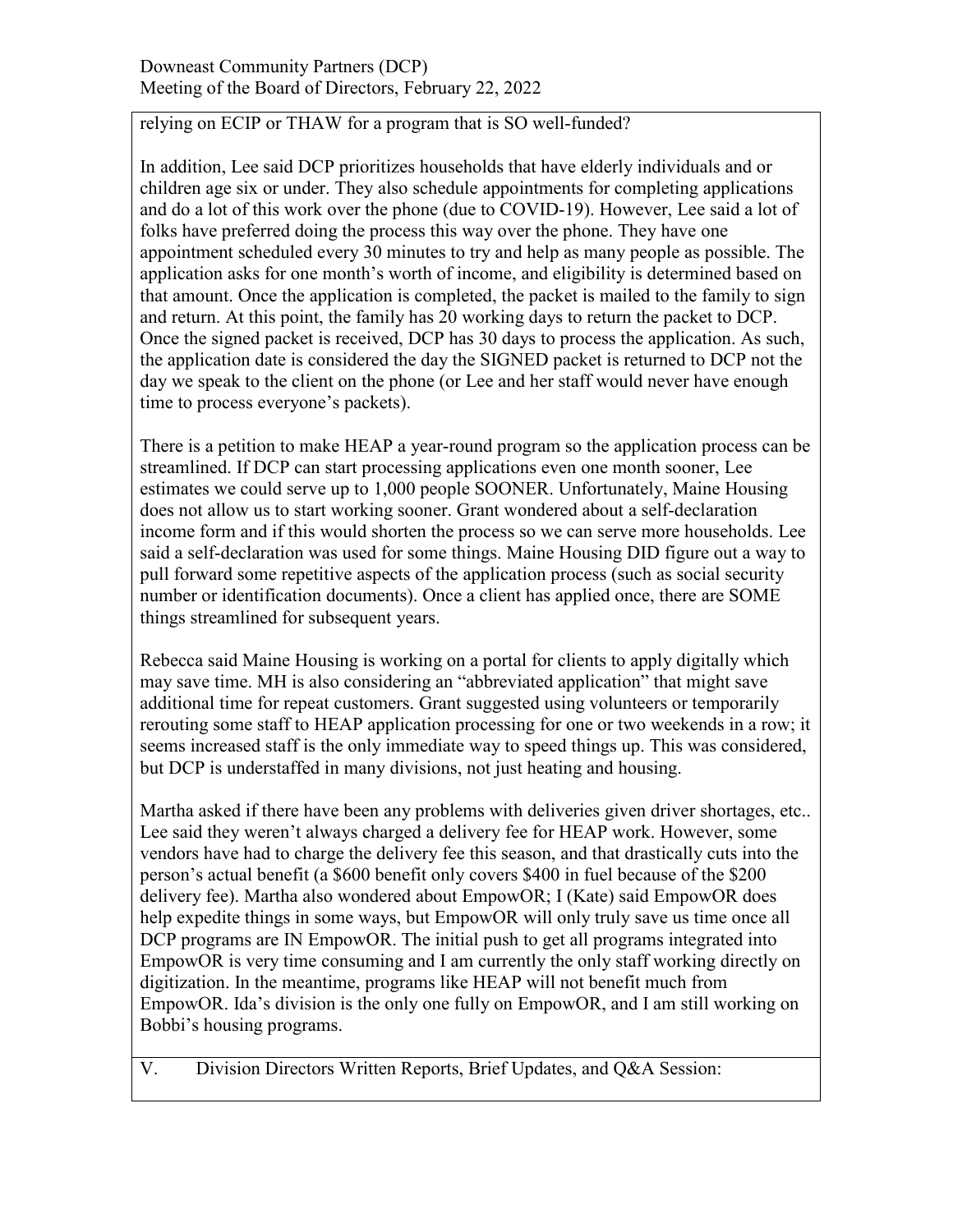1. Anne Ossanna – Friendship Cottage

See the report in your Board Packet. We delivered 5,316 meals! We have had 11 consistent individuals in the At Home program until recently (one was discharged to the hospital and one passed away). For the next 7–8 months Anne will be meeting with providers to look at the isolation of elders during COVID-19. There is a chance to present a case, do a peer-review, and experts in the Tri-State region will give their recommendations. We just received some funding for direct care workers for this research recently; it can be used for new staff bonuses, retention bonuses, or for supplementing lost billable hours, etc. This should help staff stay on. Finally, the Office of Elder Services had a rate increase and \$50,000 in funds will be distributed soon (twelve equal payments for 2022 shared among the seven At Home/Direct Care programs like Friendship Cottage in Maine.

2. Rose Honders – At Home

Nothing to add that isn't already in the Board Packet.

Programs seem to be willing to collaborate more lately. We are utilizing resources a bit better and trying not to duplicate services offered. There is a new grant to work on and membership in At Home has increased recently too. It's a lot of work but everything is going really well. Rose feels positive about how everything is going.

3. Ida – Supportive Services Division

The only thing to add is Breakthrough Youth (BY). It's the newest program in the Supportive Services division. It falls under Improving Outcomes Youth and serves children and young adults age 13–24. There are four modules spread across 25 sessions and participants can learn practical skills for: interviewing for a job, paying the bills, safe sex, making good choices, budgeting, etc. One of the goals is to prevent pregnancies among those under age 18 as well as avoid setbacks in education. Lastly, the recovery centers have been doing some more outreach recently. Charley Martin-Berry asked how long the BY Program is and how much funding there is. Ida said the goal is up to five years. We are subcontracted out with ACAP and Penquis for this program.

4. Cheryl – Transportation

Not much to add to the report other than some issues with ordering vehicles. There are some older vehicles in the fleet that need to be repaired or retired, but busses are on backorder and manufacturers are behind on production. The process is lengthy. We currently have a backup plan of ordering some minivans instead of busses. Cheryl does not want to resort to this plan but we may not have a choice.

5. Bobbi Harris – Housing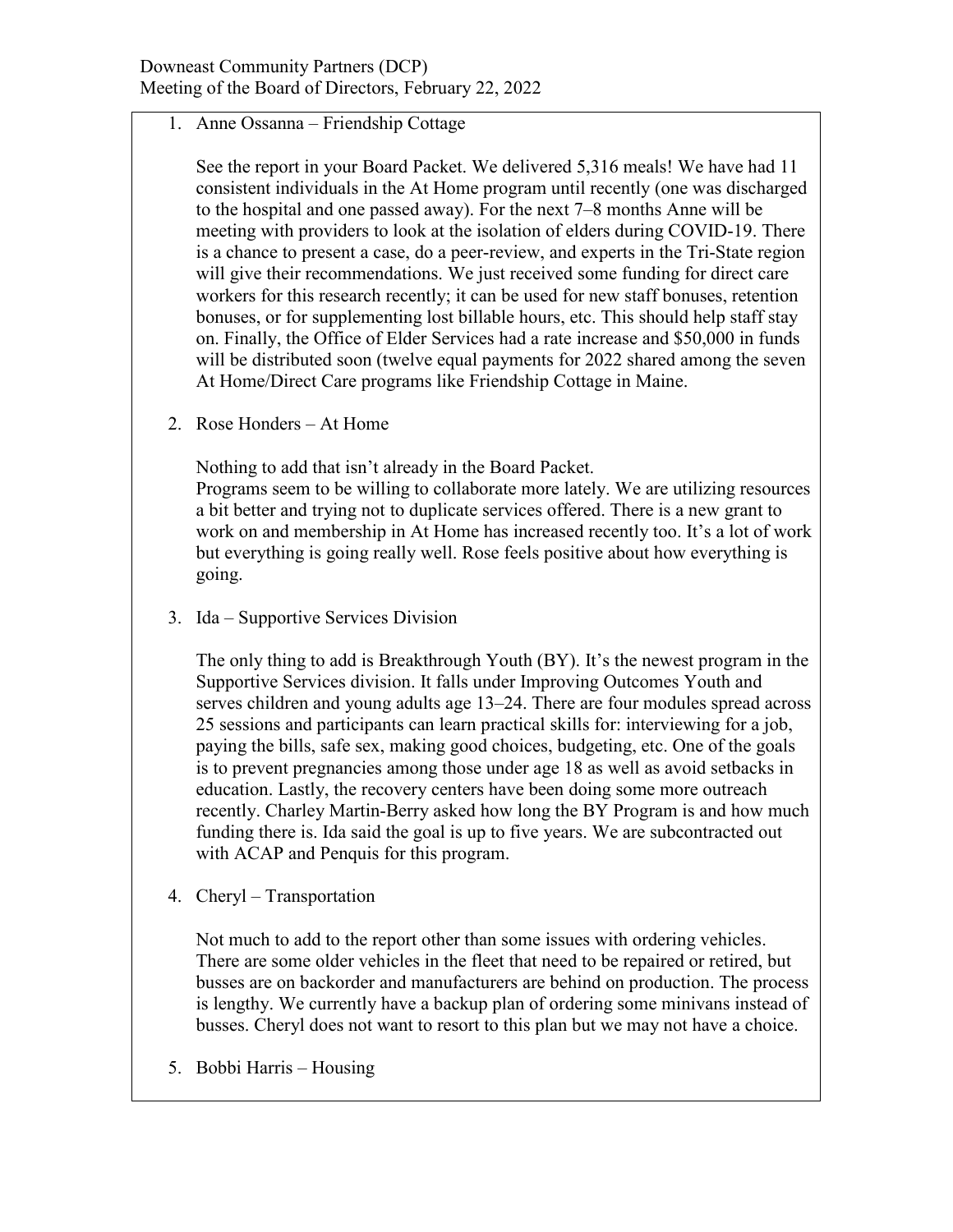Bobbi's report wasn't finished on time to include in the Board Packet. Housing has been understaffed in general for a few weeks. There have been big labor issues with Weatherization too. We were down two people: one with COVID-19 and one with a workman's compensation issue. One person is coming back to DCP temporarily to fill-in for the AST Program. Bobbi did manage to hire another energy auditor, and one current staff person was recently certified to be an auditor. We now have four energy auditors in total, but another staff member is out on FMLA. Even with some new staff on board, Tammy and Bobbi have been the only two main workers for Housing right now. It's also Heat Pump Season, the vendors around here are also short-staffed, and it's taking longer than usual to do repairs. However, we did managed to repair 20 furnaces recently! Lastly, Bobbi suggested that if anyone is HEAP qualified AND owns rather than rents, to send them to Housing instead of HEAP; if they qualify for HEAP they qualify for housing repair, and this might help alleviate some of the staffing issues for HEAP (especially because Bobbi has a lot of money available for Heat Pumps currently)!

- 6. Lee has nothing new to add. See her presentation above.
- 7. Melissa had to step out to deal with a COVID concern. Pass.
- 8. Donna HR Director

There isn't much else to add. Pam has been busy onboarding 6 new staff members which is good!

9. Kevin – CFO

We had a \$20,000 surplus in February but it has gone down a little. There was a deficit from Friendship Cottage mostly from booking transportation services from our DCP Transportation Division. This lead to a \$25,000 deficit. Maternal Child Health has a small deficit of about \$5,000 most likely due to onboarding new staff. However, Kevin is hopeful Ida can bring it back. Perhaps home visits have decreased lately due to weather and the holidays. We also had 2 million paid from Maine Housing which brought our bank totals back up to 3.3 million. Finally, revenues and expenses are right at 5% on both sides.

Some people have phased out of ERA already or will soon (18 month limit on benefit). This is something we should be aware of as it may lead to folks seeking assistance in other divisions of DCP. We reached out to Makenzie and asked her to compile a list of folks who's ERA benefit will expire in the next few months or has already. We will see if any of those people want help from Whole Family Coaching to transition from ERA to another still-stable housing situation.

Charley Martin-Berry asked about the timeline around housing assistance funds. As far as Kevin and Kate are aware, they are NOT extending the funds any further. This is tricky because most people will lapse their benefit in the fall,